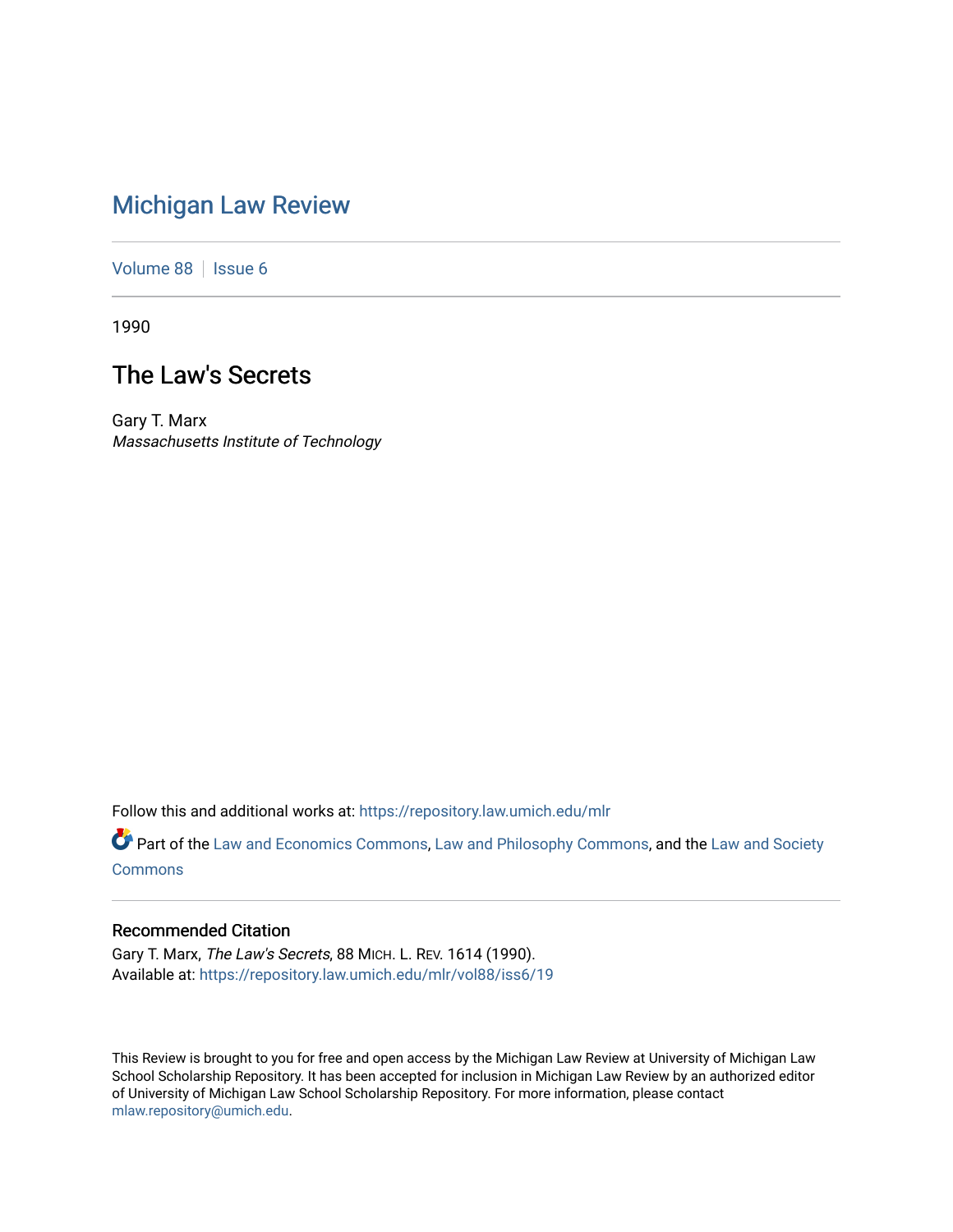### **THE LAW'S SECRETS**

#### *Gary T. Marx\**

LEGAL SECRETS: EQUALITY AND EFFICIENCY IN THE COMMON LAW. By *Kim Lane Scheppele*. Chicago: University of Chicago Press. 1988. Pp. xiii, 363. Cloth, \$54; paper \$17.95.

Does a psychologist have a duty to disclose his patient's threat to kill a former girlfriend? (Yes.) Can an apostate priest who fakes his own death and then seeks employment as a professor at a Catholic college using another name be barred from such employment? (Yes.) Has the seller of a house who fails to inform the buyer that there is no water between 7 p.m. and 7 a.m. defrauded the buyer? (Yes.) Could a buyer of tobacco in New Orleans in 1812 withhold his knowledge that a peace treaty had been signed (a fact greatly increasing the price he would otherwise have had to pay) from a seller uninformed of the treaty? (Yes.) Eight years after treatment, can a psychiatrist publish a book that details a patient's thoughts, feelings, and fantasies, if during the therapy the patient consented? (No.)

In this thoughtful book based on her dissertation in sociology at the University of Chicago, Kim Lane Scheppele1 helps us understand why the courts allow some secrets to be kept while requiring or at least not punishing the revelation of others.

Given the centrality of information control to social life, it is amazing that so few sociologists have studied the topic in depth. Georg Simmel and Erving Goffman stand almost alone in devoting significant attention to the study of secrecy.2 Scheppele's logically and empirically persuasive study is thus very welcome. She moves the current debate about secrets and the law beyond the realm of rhetoric and avoids confusing what the scholar believes judges should do with what they actually do (although in a happy coincidence it turns out that Scheppele's morally preferred position is also best at ordering the empirical data). While bringing conceptual order and depth to a tangled web, she shows the limited applicability of the law-and-economics approach for understanding the full range of common law secrecy cases.

<sup>\*</sup> Professor of Sociology, Massachusetts Institute of Technology. B.A. 1960, U.C.L.A.; M.A. 1962, Ph.D. 1966, University of California at Berkeley. - Ed.

<sup>1.</sup> Associate Professor of Political Science, Adjunct Associate Professor of Law, and Associ· ate Research Scientist in the Institute of Public Policy Studies, University of Michigan.

<sup>2.</sup> E. GOFFMAN, STRATEGIC INTERACTION (1969); THE SOCIOLOGY OF GEORG SJMMEL (K. Wolff ed. 1950); *see also* G. MARX, UNDERCOVER: POLICE SURVEILLANCE IN AMERICA (1988); SECRECY (S. Tefft ed. 1980); URBAN LIFE, Jan. 1980 (special issue devoted to secrecy).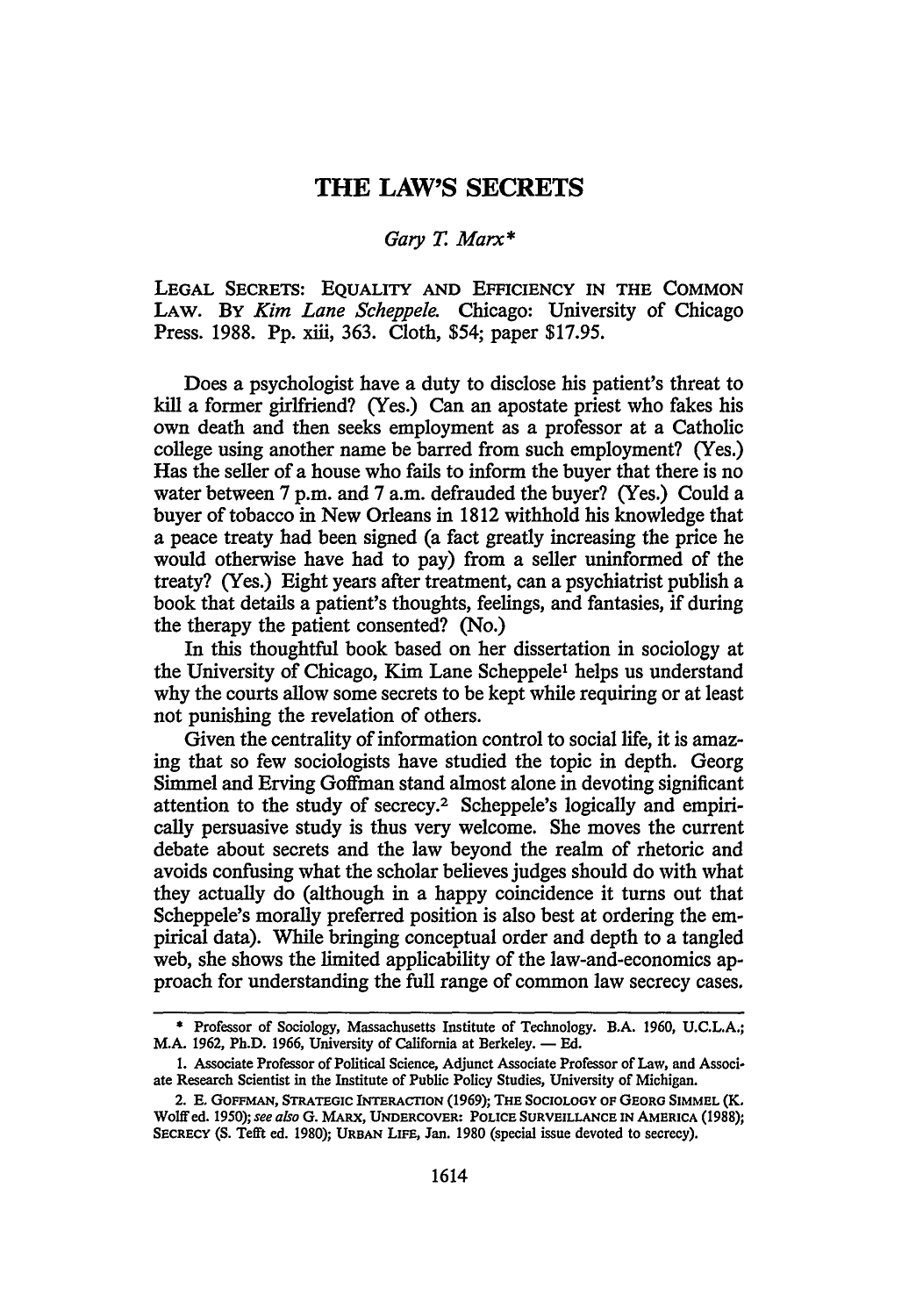Writing with clarity and economy of expression, she offers a model that will certainly inspire other social researchers.

Scheppele restricts her attention to legal secrets involving contending parties whose cases come before a judge. How does Anglo-American legal culture treat such secrets? What counts as a legally protected secret among conflicting parties? When should individuals be compelled to reveal information to those with whom they deal? Is there a logical order to judicial action in such cases? If so, is it best captured by an economic view that argues that judges act to maximize efficiency through the creation of wealth, or by a contractarian view that stresses that judges act to create equality among contending parties? Are legal secrets also efficient secrets, as claimed by those holding the law-and-economics view?3 She bases her answers not on deductions from first principles, or selective empirical illustration, but on a systematic sample of nineteenth- and twentieth-century legal doctrine as expressed in common law cases. Her convincing empirical conclusion is that "whatever else law and economics may be, it is not a descriptively accurate positive account of law" (p. 3).

The economic theory suggests that judges will use rules to maximize efficiency. Information will be treated as private property and secrecy viewed as a legitimate means of protecting it when such protection is believed necessary for the information to be created. However, property rights will not be extended and disclosure will be required in those cases in which information would be produced regardless of whether or not it is protected.

The economic theory makes a distinction between casually and deliberately acquired information. For the latter, no disclosure is required. But efficiency is seen to require that information which is casually acquired should be passed along, in spite of any other objections of its subject or the potential discloser, unless such disclosure would make transaction costs too high. Conversational privacy should be protected since it will increase the flow of information, while personal privacy involving the protection of discreditable information should not be protected, since it is believed to decrease efficiency (pp. 24-42).

In contrast to the economic theory, Scheppele develops a contractarian theory, drawing on the work of Rawls.4 This approach holds that law must be legitimate, beyond being merely efficient or orderly. It is legitimate when it is able to incorporate "those values and arguments that the losing side in a legal case would recognize as appropriate, even when the person finds herself losing as a result of their application" (p. 61).

<sup>3.</sup> R. POSNER, THE EcONOMICS OF JUSTICE (1981); Kronman, *Mistake, Disclosure, Infonnation and the Law of Contracts,* 7 J. LEGAL STUD. 1 (1978).

<sup>4.</sup> J. RAWLS, A THEORY OF JUSTICE (1971).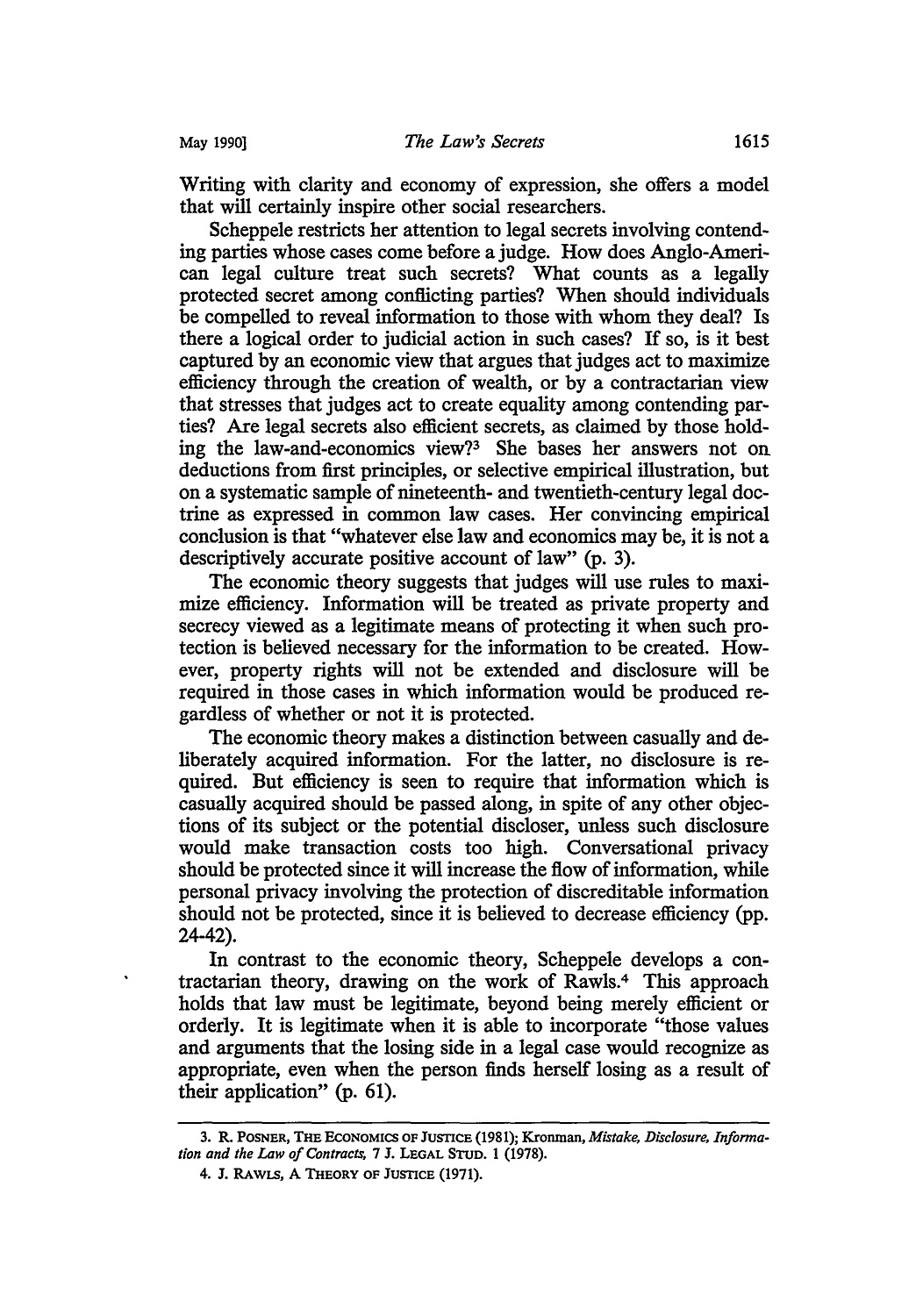Contractarianism receives its moral power from giving individuals choices about how to live. Scheppele asks what sort of rules individuals would likely consent to live by with respect to strategic secrets. She suggests that the rational individual will separate secrets which cause extensive harm from those that cause little harm (to the unknowing party) and that only the former would have to be disclosed. In extreme cases, the "law ought to guarantee that people will not fall below a tolerable level as a result of harm caused by secrets" (p. 74). Individuals also will require protection from deeply held secrets which are unresponsive to discovery efforts, since their existence is unknown.

In contrast to the law-and-economics approach, the contractarian approach makes a central distinction between deep and shallow secrets, a concern for equal opportunity to obtain information, and the need to preserve trust and confidence in relationships. When the presence of a secret is not suspected, or when information can more easily be obtained by one party than by another, disclosure should prevail. Where secrets are known to be present, or where information can be equally and easily acquired by either party or is closely connected to relations of trust, disclosure will not be required. However, contractarian theory holds that if great harm would result from applying these rules too strictly, they should be modified.

Scheppele examines the facts considered to be legally relevant in the areas of fraud, privacy, trade secrets, and implied-warranty cases. In developing an interpretive approach that stresses the mutually constraining impact of facts and rules, she argues that the superiority of the economic theory of law or the contractarian theory will be determined by "which can account for the facts that are selected to be sculpted and polished by judges" (p. 104). Scheppele argues that judges are much more likely to notice the facts emphasized by contractarian than by economic theorists.

The book has six sections. "Framing Secrecy" (pp. 1-53) considers the nature of secrecy and the law-and-economics view of it. "Developing a New Jurisprudence" (pp. 55-108) offers a contractarian theory of law in which consent serves as the basis for legal morality. The next three empirical sections seek to determine whether economic or contractarian theories best fit the data from cases involving fraud, privacy, and implied warranty. The final section (pp. 299-320) suggests a social theory of secrecy and further develops the contractarian theory of law.

Scheppele begins with some conceptual distinctions. Her interest is with strategic secrets  $-$  the withholding of information to influence the actions or feelings of others. Such secrets are differentiated from "private secrets" withheld simply out of a desire for personal privacy. Scheppele views privacy as a condition of the autonomy individuals seek and secrecy as one of several means of obtaining it. Much information withheld on privacy grounds does not have strategic purposes.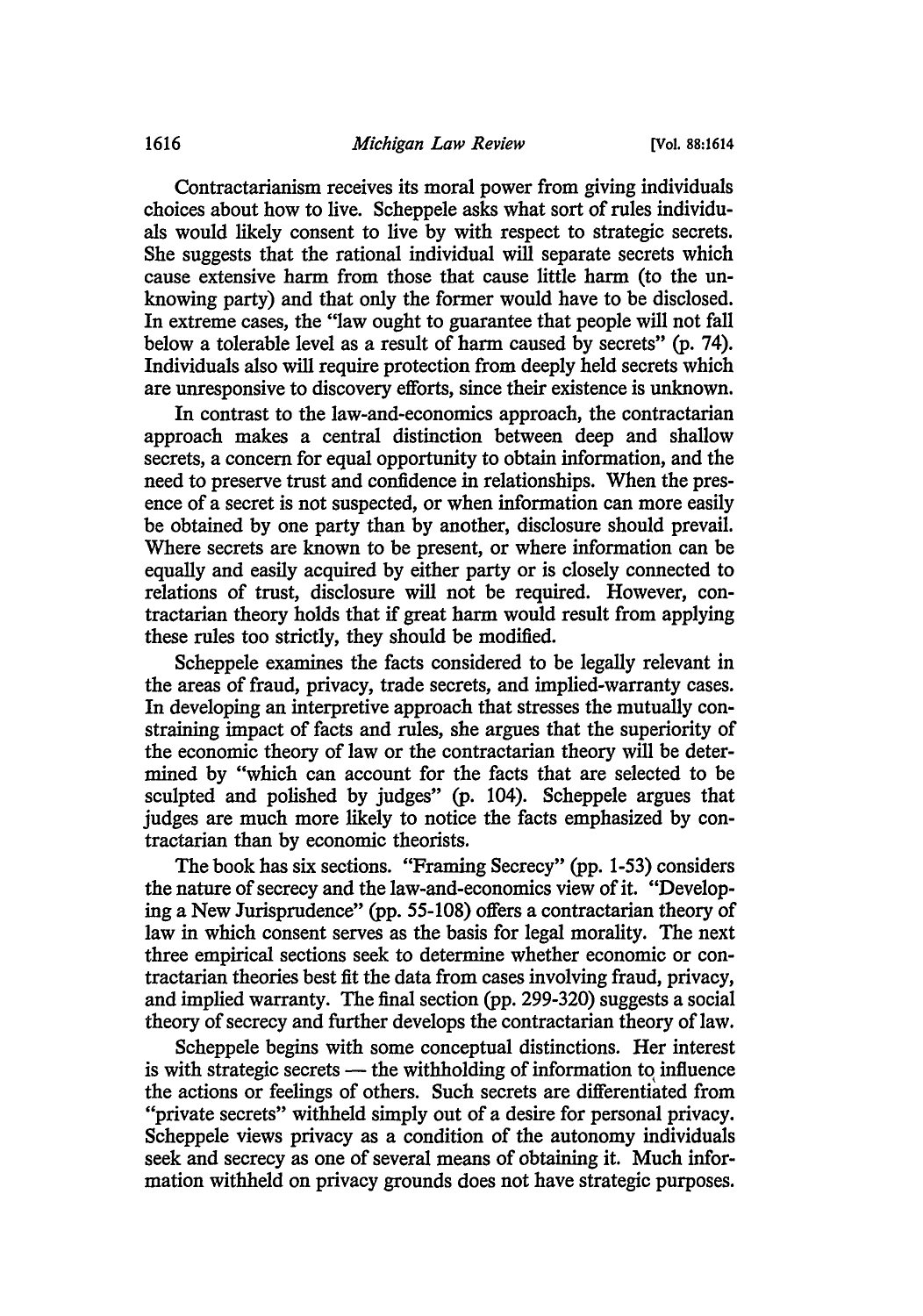It helps to anchor an individual's sense of identity but does not seek to manipulate others. Conflicting interests are more clearly at stake where strategic secrets are concerned and the courts are an arena for resolving them.

There are three major forms of secrets — direct, serial, and collective. In the direct secret, *A* withholds something from *B* that *B* wants to know. In the serial secret,  $A$  shares something with  $B$  and then a third person *C* seeks to learn *A's* secret from *B.* In the collective or shared secret, *A* and *B* create a secret and *C* seeks to learn the secret from either party.

For these three instances there are two choices — to tell or not to tell (the middle ground offered by the hint is ignored). This leads Scheppele to identify six types of secrets based on the parties involved and whether the information is revealed or concealed.

If *A* tells *B* a direct secret we have *disclosure.* If *B* tells *C* the serial secret we have *betrayal.* If *A* or *B* reveal their shared secret to *C* we have a *leak.* But what if the secret-keeper decides to hide the information instead? This suggests three additional types. When *A* hides a direct secret from *B* we have a *simple secret.* If *B* withholds the serial secret from *C* we have a *secondhand secret.* If *A* or *B* keep a collective secret from *C* we have a *conspiracy.* 

A further distinction involves whether or not the target of the secret suspects that there might be a secret. In that case we find *shallow secrets. Deep secrets* refer to cases where the subject does not imagine that relevant information might be had. The simple secret, secondhand secret, and the conspiracy have deep and shallow forms. The depth of the secret is related to the kinds of claims which can be made by those left out of the secret, should they ever learn of its existence.

These abstract categories help to frame the normative issues with respect to the party's obligations to each other. There are moral and legal justifications for and against each of the six types of secrets (disclosure, betrayal, leaks, simple secrets, secondhand secrets, and conspiracy). Scheppele's book is about how courts choose among the conflicting justifications individuals offer for keeping or disclosing secrets. Scheppele seeks the rules which best predict judicial behavior.

The analysis is based on two samples. The first is a representative sample of cases still considered good law in the areas of fraud, privacy, and trade secrets. Rather than a random sample she sought a sample by rules. From two large legal encyclopedias which summarize American law *- American Jurisprudence 2d* and *Corpus Juris Secundum* she obtained citations for leading cases. In implied-warranty cases, in which she sought to catch movement over time, the sample is restricted to one jurisdiction, New York, from 1796 to 1900. She laboriously went through every volume and selected all implied-warranty cases decided by New York's highest courts.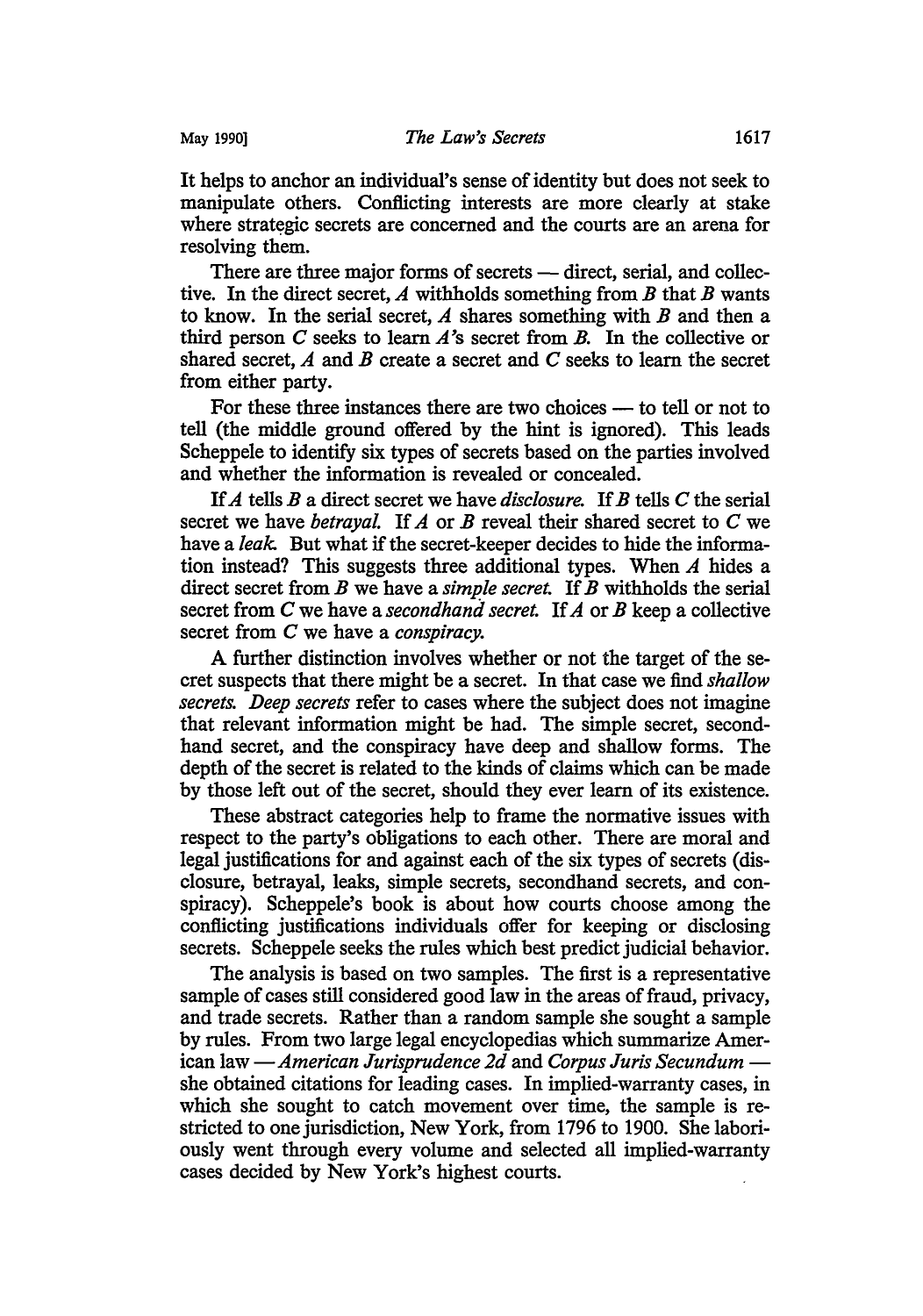Regardless of their area of interest, social scientists unfamiliar with methods of analyzing legal texts will find a useful model here. Scheppele shows how the wealth of data contained within court records can be systematically gathered, sampled, and analyzed. She treats court texts as narratives which can be studied to determine a normative structure. Her very useful methodological appendix, "Studying the Common Law: An Introduction for Social Scientists," should be widely read by social researchers.

In general, however, the book will be of greater interest to legal scholars concerned with doctrine than to social scientists interested in actual behavior and consequences. This is partly a difference in what one wishes to understand. Scheppele seeks a theory of jurisprudence for legal secrets, while most social researchers are not content with that. For them, the discovery of such a theory would yield a question rather than an answer. Such researchers want to know what the nonideological causes and correlates of the theory are. Interpretations are seen as data, not as causes, or at least not as sufficient causes. An interpretation is something itself which can be accounted for. Instead of viewing it as a cause, it can be viewed as a mask or as a consequence. Even with careful observation and interviewing of judges, we can't automatically conclude that the written legitimation is in fact the proximate cause. Interpretations may be chosen because they engender a communal gloss which justifies systematically favoring one set of interests against another. The interpretation then is seen as a tool used to obtain an end desired on prior grounds. We also must ask who gains and who loses, and how do varying strategies, structures, contexts, and characteristics of the parties come into play?

In focusing on the substance of legal rules, Scheppele pays little attention to the large body of social research which finds that legal ideas are only one, and often not the most important, factor affecting legal processes. Even when they are relevant (or at least present, as with the cases Scheppele puts forth) their presence may be dependent on factors other than the deductive rationality from first principles which Scheppele assumes to be central.

Early in the book she makes the reader aware of the social construction of legal events: "The process of legal interpretation can be seen as the mutual construction of facts and rules" (p. 4). A cardcarrying sociologist of knowledge could not put it better. Scheppele seeks to understand how judges make sense of abstract norms in particular cases. She argues that both the facts of particular disputes and the textual rules used to resolve disputes are mutually constraining. Given this introduction, I was surprised at how little attention she pays to elements beyond facts and rules which can also affect interpretation and outcome, as well as affect what is available to be seen as a fact or rule. Partly this is the issue of fish not worrying much about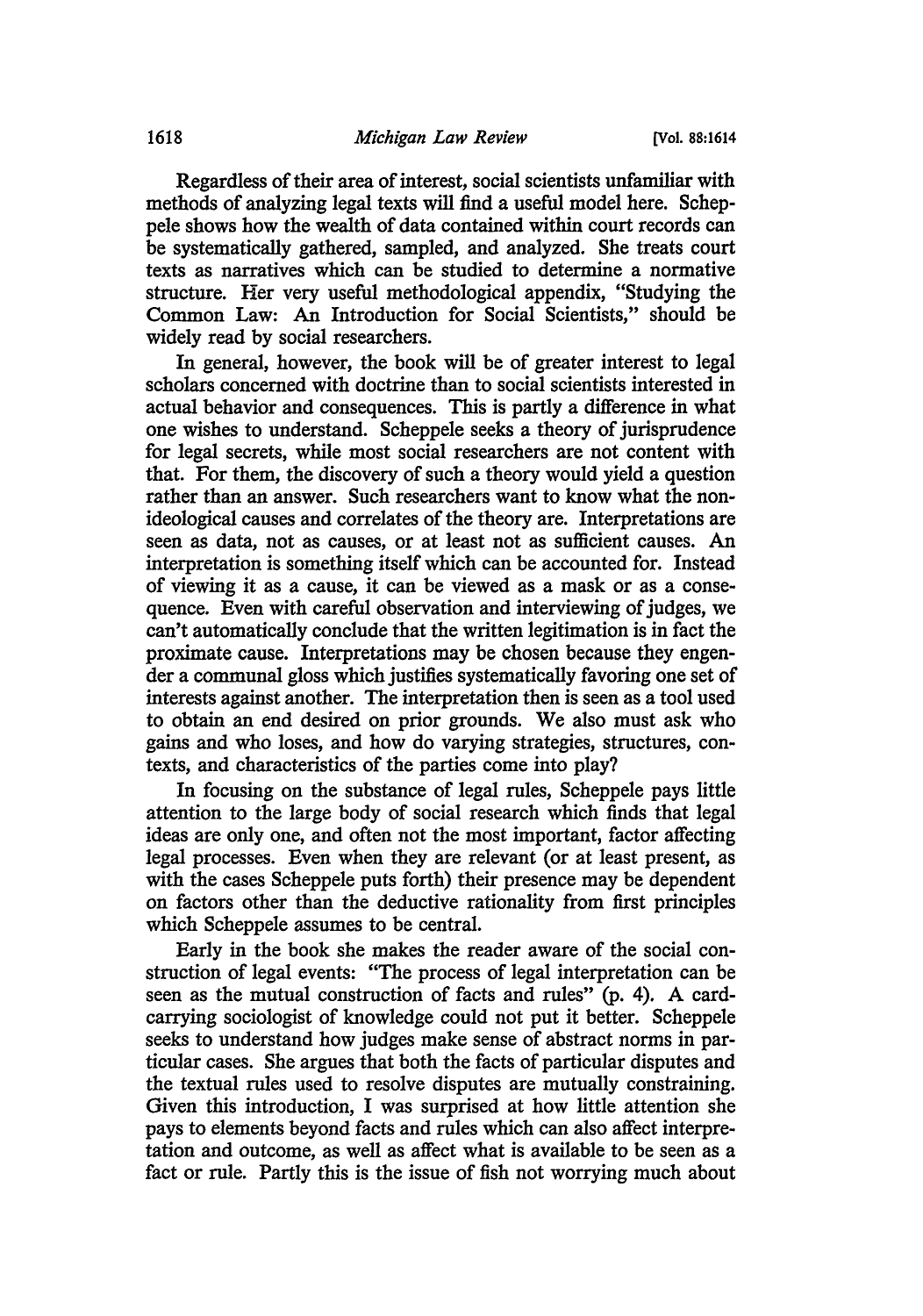the fact that they are in water, but a more macro approach looking at the issue historically and comparatively would yield additional insights.

I found her analysis here too mechanistic and would like to know more about the factors (other than the substance of the doctrine and the "facts") which condition legal behavior. How do the characteristics of the judge, court system, context, parties to the dispute (e.g., class, race, gender, reputation), and their attorneys (including their strategies and tactics) affect decisions? What are the causal factors beyond rational cognition that influence judges? What leads an aggrieved party to mobilize the law? How does the degree of deception and withholding affect perceptions? What are the social correlates of "rationality"? To what extent is it socially constructed as well, such that actors with different characteristics or in different structural settings would see the same things differently? Surely the facts and rules chosen are conditioned by more than the moral philosophy of judges (however useful it may be to identify the most common cultural elements in such philosophies).

It is an interesting sign of the times that a scholar can tell us she is concerned with issues of law and economics, and never once mention Karl Marx (other than to tell us in the preface that he, along with Max Weber, Emile Durkheim, and Georg Simmel, was trained in the law). Surely his law-and-economics approach might also offer some ideas to consider, even if they tum out to be empirically unsupported.

Without disputing the doctrinal coherence that Scheppele reports finding, I would like to know what additional factors might account for this. The relevance of rules and the degree of their applicability is itself a variable with many correlates beyond content. Scheppele, unfortunately, pretty much ignores this. To be sure, the problem she has defined offers much to study. Yet her account would have been much richer had she confronted some of these additional issues as directly as she does the current law-and-economics view. Although concern with equal access to information is considered, a concern with other aspects of power and social status differentials is noticeably absent from her treatment. It would not be difficult to create empirical tests to contrast the importance of other hypothesized causal factors such as social status differences (e.g., of the parties relative to each other), just as she has done for the contractarian and economic views. What happens when class and doctrine pull in opposite directions? How does class affect whether one is more likely to be the complainant or the defendant in the various types of secrecy cases? A more varied and interesting empirical pattern, one making greater demands on theory, might have emerged if additional variables had been considered and if the analysis was more grounded or situated in its social context.

We are not told much about the origins of these legal ideas, nor of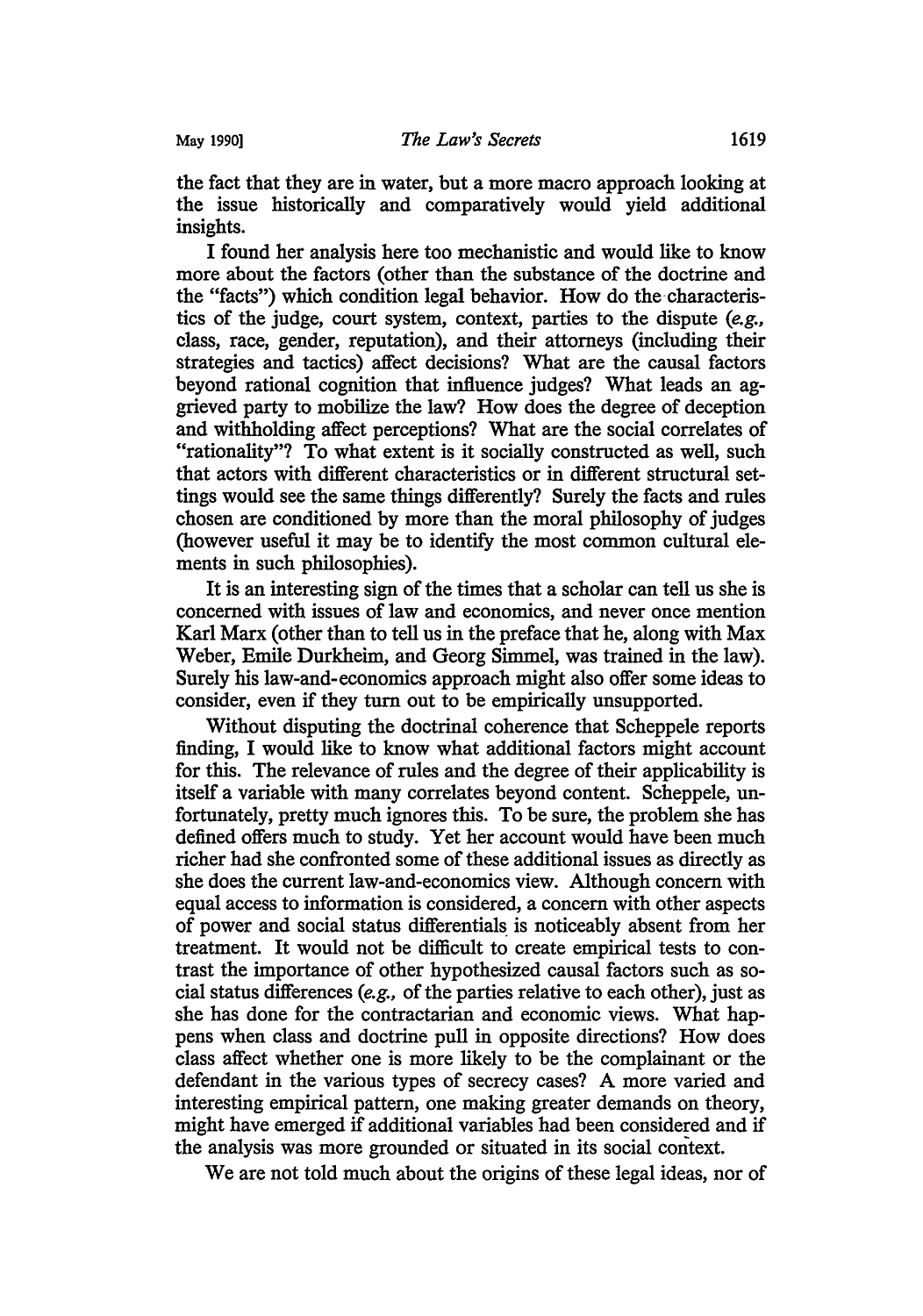their correlates. It is assumed that a variety of facts and rules are available; for Scheppele, the intellectual challenge is to see which are chosen by judges. But other analysts would not simply take these as *given,* and would also ask what it is that conditions the range of facts and rules from among which judges choose.

Her theory is clearly stated and easily grasped, and is compelling relative to the more narrow economic view. Yet as with any account based only on one person's analysis, I was left wondering whether someone with a strong commitment to the economic view couldn't in good faith give a different interpretation to the data presented here, or emphasize other, more supportive cases. Since numbers count in both democracy and science, I would have more confidence in Scheppele's findings if they were based on consensus across coders and if she had stated her method more explicitly so that others could go through the process of checking her conclusions. Would "blind" coders, offered the two theories and these cases, reach the same conclusions? Perhaps they would. But the scientific grounds for her conclusions would be stronger if she could present data from several coders, rather than just one. In addition, it should be possible to document empirically whether individuals do in fact subscribe to the contractarian theory in the form that Scheppele argues. Even if judges follow it, her case for the rootedness of this view in the preferences of individuals is based on only one psychological study and her own reflections. There is an interesting set of issues here around the linkage between mass attitudes and those of judicial elites.

One criteria of good scholarship is whether it leaves the reader with questions. By this as well as other criteria this book is certainly a success. Among the questions that this provocative work raised for me: How well does the contractarian theory apply to rules about secrecy in other legal contexts, for example in Supreme Court or administrative decisions and legislative actions? Does it apply to judgments about secrecy beyond the law, as in primary and secondary relationships? How well does it apply to other societies with Anglo traditions, to Western societies and industrial societies more generally, and to preliterate societies? Have contractarian norms become more important as industrial society has evolved and become more complex? Have contractarian principles become more important over time, as the limits of unrestricted capitalism become clearer and nineteenthcentury power imbalances somewhat moderated? Is the spread of contractarian principles associated with the rise of democracy? What happens when contractarian principles conflict *(e.g.,* compassion and justice)? What are the implications of the development of ever more powerful technologies for discovering information that others wish to conceal *(e.g.,* computer data bases, biotechnologies for truth determination, etc.)? Are these matched by ever better means of hiding information *(e.g.,* encryption), or as such techniques become more